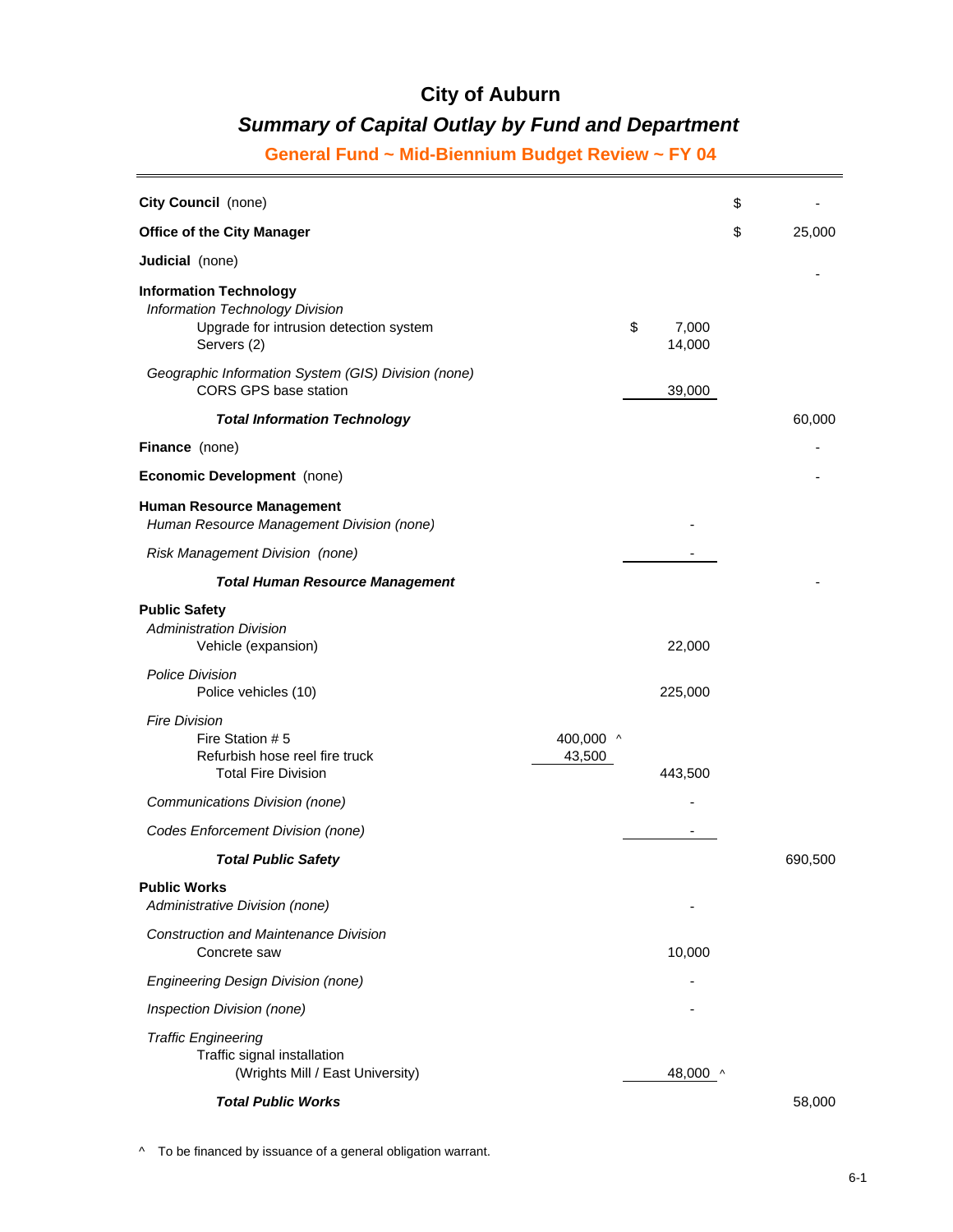# *Summary of Capital Outlay by Fund and Department*

**General Fund ~ Mid-Biennium Budget Review ~ FY 04**

| <b>Environmental Services</b><br>Administration Division (none)                                                  |                        |                      |    |           |     |
|------------------------------------------------------------------------------------------------------------------|------------------------|----------------------|----|-----------|-----|
| Recycling Division (none)                                                                                        |                        |                      |    |           |     |
| Solid Waste Division (none)<br>Side-loading garbage truck                                                        |                        | \$<br>150,000 ^      |    |           |     |
| Animal Control Division (none)                                                                                   |                        |                      |    |           |     |
| Right-of-Way Maintenance Division (none)                                                                         |                        |                      |    |           |     |
| Fleet Services Division (none)                                                                                   |                        |                      |    |           |     |
| <b>Total Environmental Services</b>                                                                              |                        |                      | \$ | 150,000   |     |
| Library<br>Integrated Library System (\$60,000 grant, \$46,267 City)                                             |                        |                      |    | 106,267   |     |
| <b>Parks and Recreation</b><br>Administration Division (none)                                                    |                        |                      |    |           |     |
| Leisure Services Division (none)                                                                                 |                        |                      |    |           |     |
| <b>Parks and Facilities Division</b>                                                                             |                        |                      |    |           |     |
| Mower<br>Tractor                                                                                                 | 10,000<br>14,000       |                      |    |           |     |
| Trucks (2)<br><b>Total Parks and Facilities</b>                                                                  | 28,000                 | 52,000               |    |           |     |
| <b>Total Parks and Recreation</b>                                                                                |                        |                      |    | 52,000    |     |
| <b>Planning</b> (none)                                                                                           |                        |                      |    |           |     |
| <b>Total Departmental</b>                                                                                        |                        |                      | S  | 1,141,767 |     |
| <b>General Operations</b>                                                                                        |                        |                      |    |           |     |
| Emergency services equipment (railroad crossing)<br>Property acquisition                                         |                        | 50,000<br>1,000      |    |           |     |
| Office furniture and equipment                                                                                   |                        | 2,000                |    |           |     |
| Post Office renovations                                                                                          |                        | 10,000               |    |           |     |
| City Hall Annex renovations                                                                                      |                        | 5,000                |    |           |     |
| Software                                                                                                         |                        | 5,000                |    |           |     |
| <b>Total General Operations</b>                                                                                  |                        |                      |    | 73,000    |     |
| <b>Project Operations- Public Works</b><br>Street maintenance (\$317,309 in CDBG Fund)                           |                        | 700,000              |    |           |     |
| <b>Engineering Professional Services</b><br>Saugahatchee Creek @ N Donahue Drive bridge design<br><b>Streets</b> |                        | 25,000               |    |           |     |
| N Donahue Dr Widening, Phase II (Bragg to Glenn construction)<br><b>Special Projects</b>                         |                        | 380,000 ^            |    |           |     |
| Urban Core pedestrian crossings improvements<br>Intersection Improvements                                        |                        | 50,000               |    |           |     |
| Samford Ave/Dean Rd<br><b>Bikeways</b>                                                                           |                        | 100,000              |    |           |     |
| Thach Avenue (grant \$158,878; City \$30,122)<br>Wire Rd Bike Path (not TEA-21)                                  | 189,000 *<br>200,000 ^ |                      |    |           |     |
| Total Bikeways (grants \$158,878; City \$230,122)<br>Outer Loop Road-ROW acquisition                             |                        | 389,000<br>291,298 ^ |    |           |     |
| <b>Total Project Operations - Public Works</b><br>(grants \$158,878; City \$1,776,420)                           |                        |                      |    | 1,935,298 |     |
| <b>Total Non-Departmental</b>                                                                                    |                        |                      |    | 2,008,298 |     |
| <b>Total Capital Outlay - General Fund</b>                                                                       |                        |                      |    | 3,150,065 | 6-2 |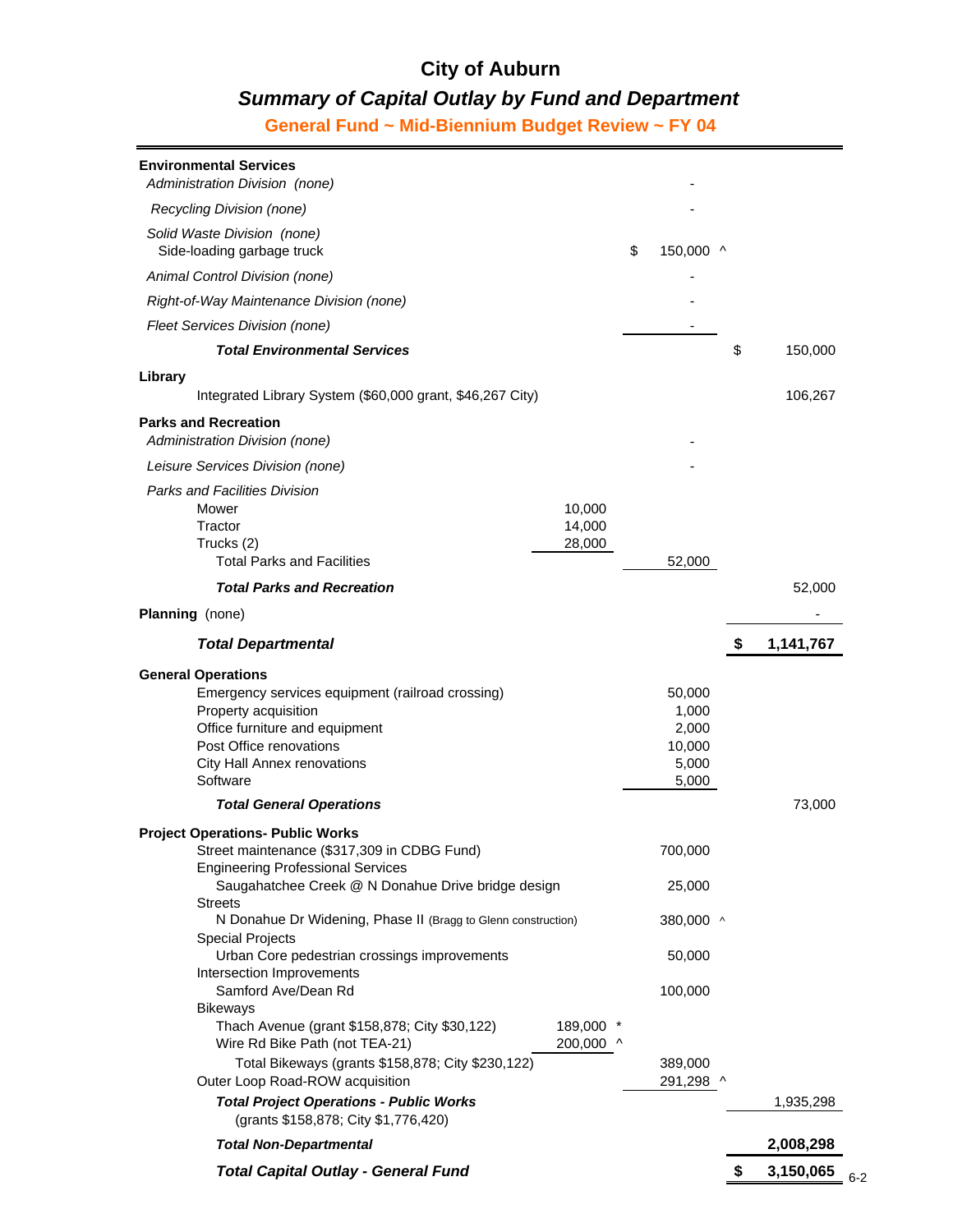^ To be financed by issuance of a general obligation warrant (total of ^ and City's share of \* = \$1,633,018)

\* City's share of project will be included in the issuance of a general obligation warrant (City's share of \* = \$30,122)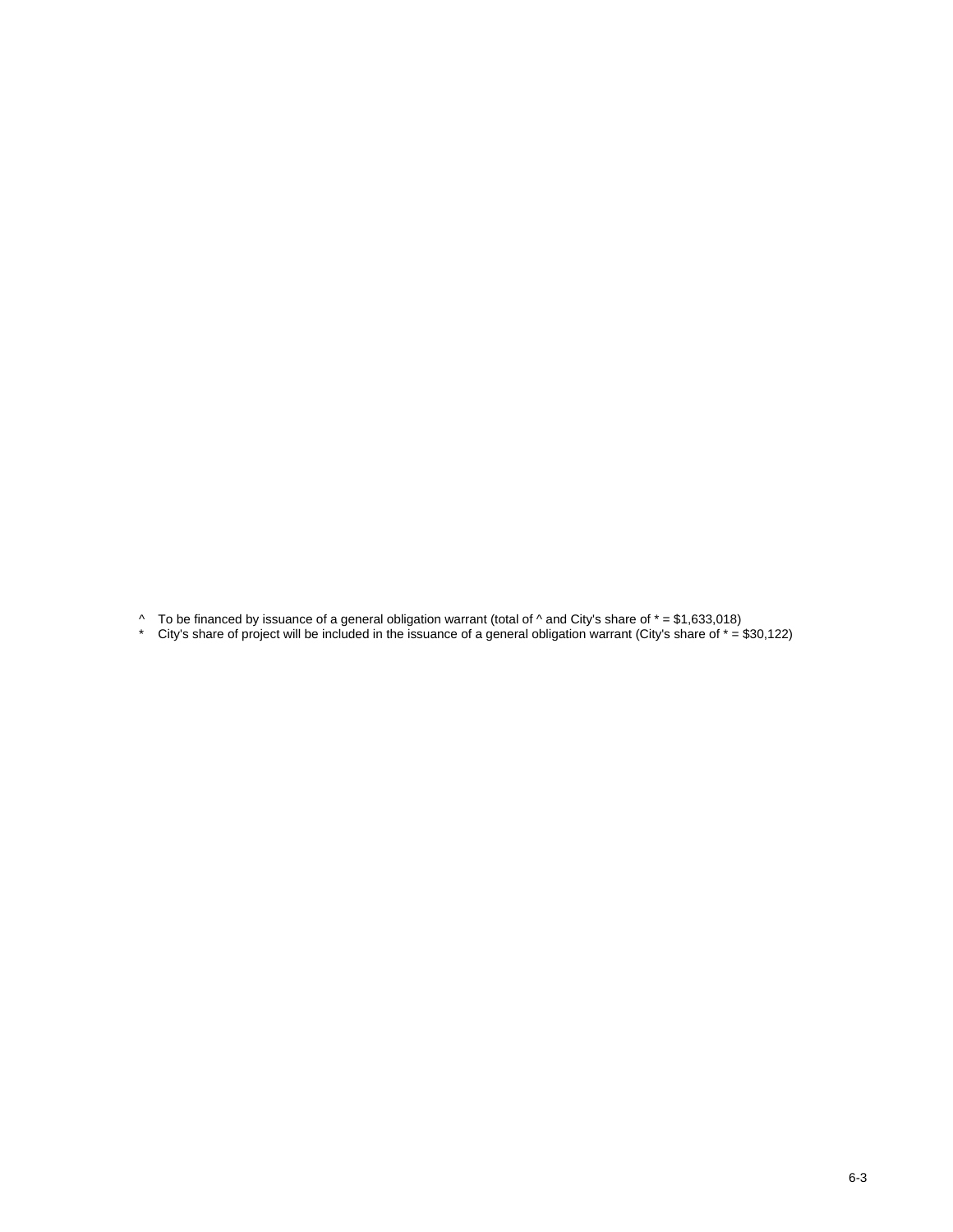### *Summary of Capital Outlay by Fund and Department*

### **General Fund Capital Projects ~ Mid-Biennium Budget Review ~ FY 04**

| <b>General Operations</b>                             |             |            |
|-------------------------------------------------------|-------------|------------|
| City's share of Lee County jail expansion             | \$3,500,000 |            |
| Tennis Center and related road improvements           | 2,250,000   |            |
| Duck Samford Sports Complex improvements              | 2,000,000   |            |
| Duck Samford Football Stadium renovations             | 900,000     |            |
| Teen Center and Frank Brown Rec Center renovations    | 750,000     |            |
| Integrated financial management software and hardware | 618,000     |            |
| Renovation of 122 Tichenor and City Hall Annex        | 475,000     |            |
| <b>Total General Operations</b>                       |             | 10.493.000 |

#### **Community Development Block Grant Fund**

#### **Mid-Biennium Budget Review ~ FY 04**

| <b>Parks and Recreation Projects</b>       |               |               |
|--------------------------------------------|---------------|---------------|
| Felton Little Park improvements            | \$<br>200,000 |               |
| Sam Harris Park renovation                 | 35,000        |               |
| <b>Total Parks and Recreation Projects</b> |               | 235,000       |
| <b>Public Works Projects</b>               |               |               |
| <b>Street Resurfacing</b>                  | 209,000       |               |
| Davis Court Pipe Extension                 | 11.000        |               |
| <b>Sidewalk Projects</b>                   | 92,000        |               |
| <b>Total Public Works Projects</b>         |               | 312,000       |
| Total Capital Outlay - CDBG Fund**         |               | \$<br>547,000 |

#### **Five Mill Tax-2002 Capital Projects Fund**

**Capital Equipment Budget - FY 04**

| <b>Parks and Recreation Projects</b>                                    |  |        |  |        |
|-------------------------------------------------------------------------|--|--------|--|--------|
| Soccer Complex                                                          |  |        |  |        |
| Field liner / painter<br>\$                                             |  | 10.000 |  |        |
| Fertilizer spreader                                                     |  | 4.500  |  |        |
| Flail mower                                                             |  | 6.500  |  |        |
| Five-gang field mower                                                   |  | 20,000 |  |        |
| 1-ton flatbed truck                                                     |  | 35,000 |  |        |
| <b>Total Capital Equipment-Five Mill Tax 2002 Capital Projects Fund</b> |  |        |  | 76,000 |

\*\* CDBG projects are subject to funding and program approval by the federal government.